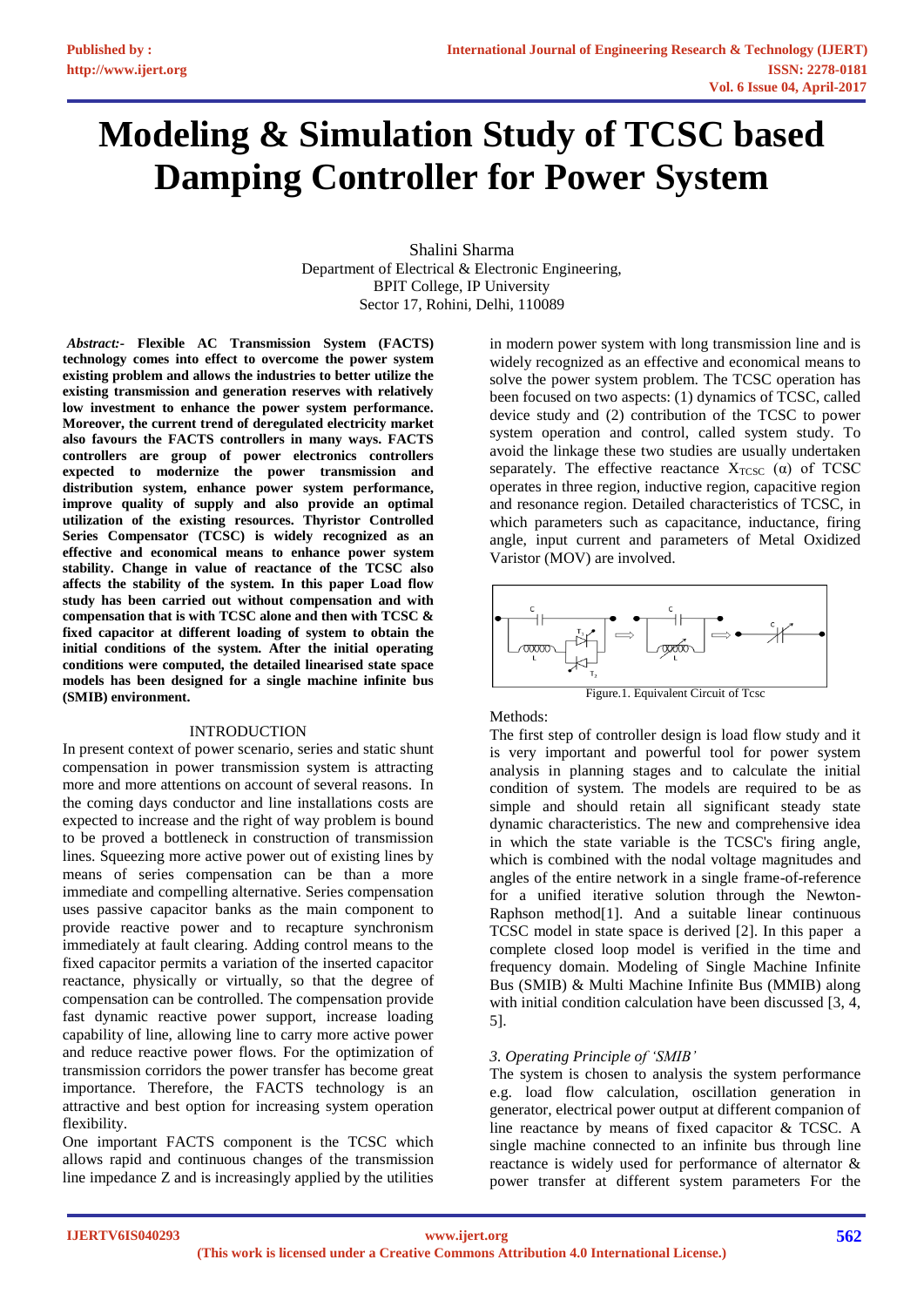calculation of power angle delta, rotor speed & corresponding electrical power output model based on Phillips & Hefron is used. It has also being used for designing & tuning the power system stabilizers. Although the model is the liner model yet it is sufficient for study of low frequency oscillations & stability of power system.



Figure.2. Single Line Diagram Of Smib

*3.1 Modelling of SMIB*  The equations of acceleration are as follows  $p \Delta \omega_r = \frac{1}{2l}$  $\frac{1}{2H}(T_m-T_e-K \text{ }D\Delta \omega_r)$  (3.1)  $p\delta = \omega_b \Delta \omega_r$  (3.2) Where  $\omega_b = 2\pi f_0$  (3.3)  $x_e = x_{t1} + x_t$  (3.4)  $pE\bigg\}=\frac{1}{r}$  $\frac{1}{T'_{d0}}$ [- E<sub>fd</sub>+ E<sub>q</sub><sup>2</sup>+(x<sub>d</sub>-x<sub>d</sub><sup>2</sup>) (3.5)  $V_d = \frac{x_q E_b \sin\delta}{x_d}$  $\frac{x_q + x_e}{x_q + x_e}$  (3.6)  $V_q = \frac{x_d E_b \cos\delta + x_e x E_q}{u' + u}$  $\frac{x'_d+x_e}{x'_d+x_e}$  (3.7)  $i_d = \frac{Eq - V_q}{V_q}$  *′* (3.8)  $i_q = \frac{V_d}{I}$  $x_q$  (3.9)  $pE_{\text{fd}} = -\frac{E_{fd}}{T}$  $\frac{E_{fd}}{T_A} + \frac{K_A}{T_A}$  $\frac{\kappa_A}{T_A}$  (V<sub>ref</sub> -V<sub>t</sub>) (3.10)  $P_e = E_q i_q + (x_q - x_d) i_d i_q$  (3.11) *3.2 Load flow study & Calculation of initial conditions*  $x_e = x_{t1} + x_t$  (3.12)  $\bar{E} = V_t e^{j\theta} + (R_a + j x_q) I_t$  (3.13)  $I_t = (V_t - E_b)/Z_e$  (3.14)  $(i_{d0}+i_{q0}) = I_t * e^{-j(\delta_0 - \frac{\pi}{\sigma})}$  $\frac{1}{2}$  (3.15)  $(V_{\text{do}} + V_{\text{q0}}) = V_{\text{t}} e^{j\theta} * e^{-j\theta} \delta_0 - \frac{\pi}{2}$ 2 ) (3.16)

| 3.3 Formulation of State Matrix                      |        |
|------------------------------------------------------|--------|
| $E_{\text{fdo}} = E'_{\text{qo}} + (x_d - x'_d)$     | (3.24) |
| $V_{ref} = V_t + \frac{E_{fd0}}{K_A}$                | (3.25) |
| $P_m = E'_{q0} i_{q0} + (x_q - x'_d) i_{d0} i_{q0}$  | (3.26) |
| $\Delta = R_e^2 + (xe + xq) (xe + x'd)$              | (3.27) |
| $K_3=\frac{1}{\Delta\left(\chi d+x'd\right)(xe+xq)}$ |        |

$$
K_{4} = \frac{E_{b0} (x_{d} - x'_{d})(x_{e} + x_{q}) \sin \delta 0 - R_{e} \cos \delta 0}{K_{2A} = i_{q0} \Delta - i_{q0} (x'_{d} - x_{q})(x_{q} + x_{e})}
$$
(3.29)  
\n
$$
K_{2B} = - R_{e} (x'_{d} - x_{q}) i_{d0} + R_{e} E'_{q0}
$$
(3.31)  
\n
$$
K_{2} = \frac{K_{2A} + K_{2B}}{\Delta}
$$
(3.32)  
\n
$$
K_{1A} = i_{q0} E_{b0} (x'_{d} - x_{q}) (x_{q} + x_{e}) \sin \delta_{0} - R_{e} \cos \delta_{0}
$$
(3.33)  
\n
$$
K_{1B} = E_{b0} \{ i_{d0} (x'_{d} - x_{q}) - E'_{q0} \} \{ (x'_{d} + x_{e}) \cos \delta_{0} + R_{e} \sin \delta_{0} \}
$$
(3.34)  
\n
$$
K_{1} = \frac{-(K_{1A} + K_{1B})}{\Delta}
$$
(3.35)  
\n
$$
K_{6} = \frac{1}{\Delta V_{t}} \{ V_{d0} x_{q} R_{e} - V_{q0} x'_{d} (x_{q} + x_{e}) \} + V_{q0}
$$
(3.36)  
\n
$$
A_{11} = -\frac{1}{K_{3} T'_{d0}}
$$
(3.37)

$$
K_5A = V_{do}x_q\{R_e E_{bo} \sin \delta_0 + (x_d' + x_e)E_{b0} \cos \delta_0\}
$$
\n(3.38)  
\n
$$
K_5B = V_{q0} x_d'\{R_e E_{b0} \cos \delta_0 - E_{b0}(x_e + x_q) \sin \delta_0\}
$$
\n(3.39)

$$
\zeta_5 = \frac{\kappa_{5A} + \kappa_{5B}}{\Delta t} \tag{3.40}
$$

$$
A_{12} = -\frac{R_4}{T_{d0}} \tag{3.41}
$$

$$
A_{13} = 0, A_{14} = \frac{1}{T'_{d0}}
$$
\n
$$
A_{15} = 0; A_{21} = 0, A_{44} = -\frac{1}{\pi}
$$
\n(3.42)

$$
A_{15}= 0
$$
;  $A_{21}= 0$ ,  $A_{44} = -\frac{1}{T_A}$   
 $B_{11} = 0$ ;  $B_{21} = 0$ ;  $B_{31} = 0$ 

 $T_A$ 

 $\overline{B}$ 

$$
B_{41} = \frac{K_A}{\pi} \tag{3.47}
$$

#### 4. FIXED SERIES COMPENSATED SINGLE MACHINE INFINITE BUS SYSTEM

Series capacitors is a powerful and economic tool for many power transmission system applications and has many important characteristics.

(1)Increase the power transfer capability of existing transmission systems. (2)Provide fast dynamic reactive power support and voltage control. (3)Reduce financial costs and environmental impact by possible deferral of new transmission lines. (4)Increase the loading capability of lines to their thermal capabilities, including short term and seasonal demands.

# 5. THYRISTOR CONTROLLED SERIES CAPACITOR

The series capacitor is a good method to increase transmission line capability and reduces the net series impedance but it is a slow method due to its slow switching time and large discrete segments of mechanical switching devices, therefore, Thyristor Controlled Series Compensator (TCSC) and Thyristor Switched Series Compensator (TSSC) are used with rapid and continuous control of line and continuous range of flexible results. TCSC is expected to be applied in transmission line to achieve a number of benefits. The main benefits of TCSCs are increased energy transfer, dampening of power oscillations and control of line power flow. In this system capacitive reactance of the circuit is varied by providing a reactor across the capacitor unit, which is controlled by power thyristor valves. The load carrying capacity of line is controlled and varied by changing the line reactance through thyristor-controlled reactor (TCR).



The main circuit of TCSC consist of four components, i.e., capacitor banks C, bypass inductor L, bidirectional thyristors SCR's and a MOV. The firing angles of the thyristors are controlled to adjust the TCSC reactance in accordance with a system control algorithm, normally in response to the system voltage.

**IJERTV6IS040293**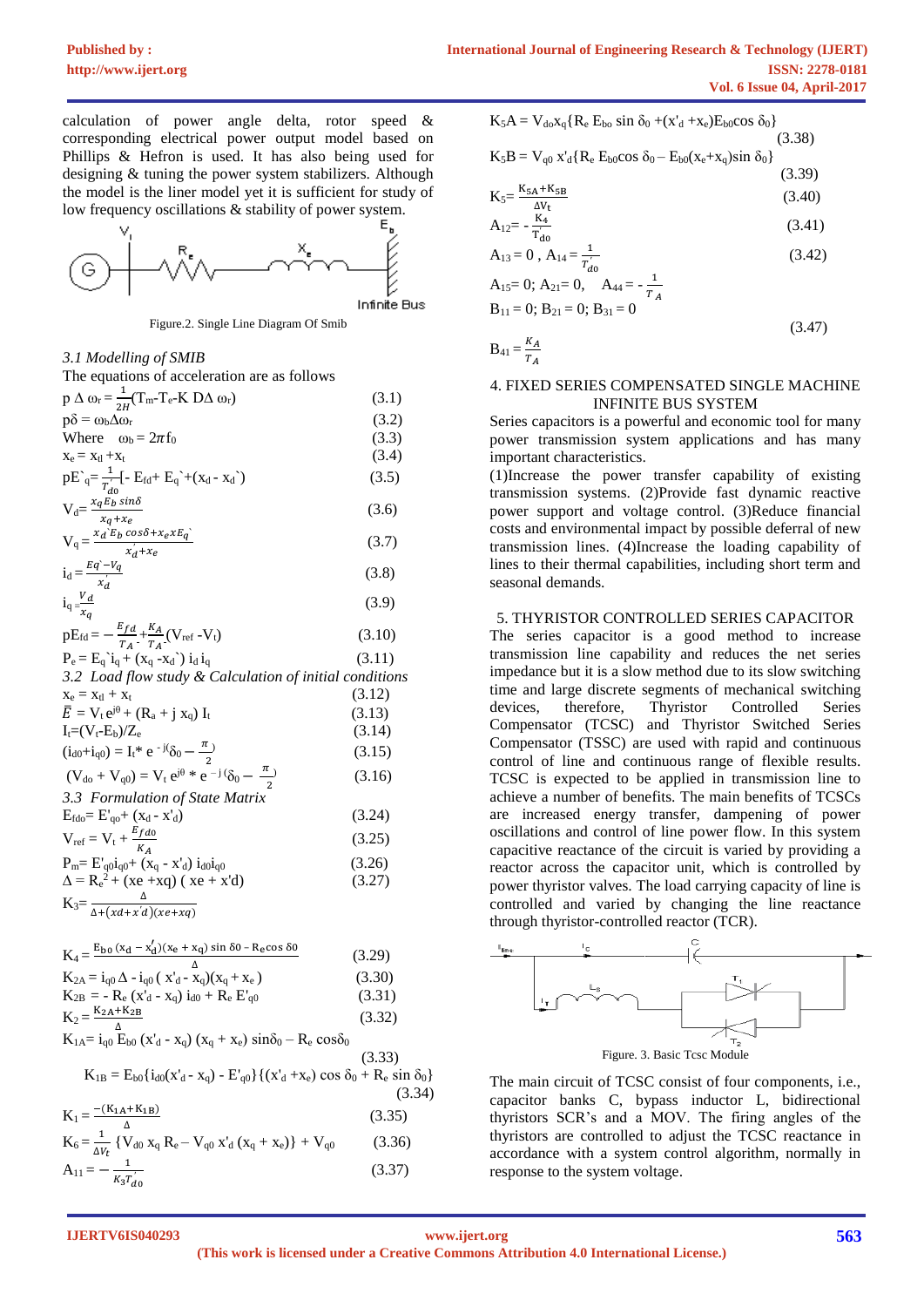TCSC provides variable-series compensation is simply to increase the fundamental-frequency voltage across a fixed capacitor in a series compensated line through appropriate variation of firing angle α. This enhanced voltage changes the effective value of the series capacitive-reactance. The equivalent impedance is,

 $Z_{\text{eq}} = (-j/\omega C) \parallel (j \omega L) = -j/(\omega C - 1/\omega L)$ If  $\omega C - \frac{1}{\omega}$  $\frac{1}{\omega L}$  > 0 or  $\omega L > \frac{1}{\omega}$  $\frac{1}{\omega C}$ , the reactance of fixed capacitor is less than that of the parallel connected variable reactor and this combination provides a variable capacitive reactance.

For the smooth operation of system the TCSC can operate in a three different modes



Figure.4. By Passed Thyristor Mode



Figure.5. Blocked Thyristor Mode



Figure.6. Partially Thyristor Conducting Mode





The commonly used lead-lag structure as in above FIGUREure is used as TCSC controller. It consists of a gain block with Gain  $K_{\gamma}$ , a signal wash out block and two

stage phase compensation block. The phase compensation block provides the appropriate phase-lead characteristic for the compensation of phase lag between input & output signal. The washout block serves as a high pass filter enough to allow signals associated with oscillations in input signal to pass without change. The input signal to the TCSC controller is speed deviation  $\Delta\omega$  & output signal is the deviation in the conduction angle  $\Delta\sigma$ . For a optimum control by TCSC for enhancing the power transfer  $\&$  to avoid system instability during fault, the TCSC controller designed by taking suitable values of  $K_T$ ,  $T_w$ ,  $T_1$ ,  $T_2$ ,  $T_3$ ,

 $T_4$ . The value of washout time constant  $T_w$  may be in the range of 1-20 sec. The effective TCSC reactance is

$$
X_{TCSC}(\alpha) = \frac{V_{CF}}{I_m} = -X_c
$$
  
+ $\frac{x_c^2}{X_{C-X_P}} = \frac{2\beta + \sin 2\beta}{\pi} + \frac{4x_c^2}{(X_C - X_P)} \cos^2 \beta \left(\frac{k \tan k\beta - \tan \beta}{\pi (k^2 - 1)}\right)$   
ee

wher

$$
\alpha = \pi - \frac{\sigma}{2}
$$

and  $\sigma = \sigma_0 + \Delta \sigma$ 

 $\sigma_0$  is the value of initial conduction angle and  $\Delta \sigma$  is the output of TCSC controller and hence during the fault the

change in rotor angle changes the output i.e. deviation in conduction angle  $\Delta\sigma$  and this value of  $\Delta\sigma$  changes the value of  $X_{TCSC}(\alpha)$  as desired by the system.

#### 6. TCSC & FIXED SERIES COMPENSATED SINGLE MACHINE INFINITE BUS SYSTEM



Figure.8. Tcsc & Fixed Series Compensated Single Machine Infinite Bus System

A single machine connected to an infinite bus in series with TCSC & fixed series capacitor is chosen to analysis the system performance with TCSC & fixed capacitor e.g. load flow calculation, oscillation generation in generator, electrical power output at different companion of line reactance by means of TCSC. Fixed series capacitor reduces the value of capacitor in TCSC or reduces the overall size of TCSC resulted in the saving of cost.

*Load Flow Study & Initial Value Calculation*

| $X_e = X_tI + X_t + XTCSC - Xfc$                                                         | (7.13) |
|------------------------------------------------------------------------------------------|--------|
| $S = P + iQ$                                                                             | (7.14) |
| $Ze = \sqrt{r_e^2 + x_e^2}$                                                              | (7.15) |
| Angle $V_t = \theta = E_{\text{babs}}/(1 - S^* Z_e)$                                     | (7.16) |
| $\overline{E} = V_t e^{j\theta} + (R_a + j x_q) I_t$                                     | (7.17) |
| $\angle E = \delta_0$ , $I_t = (V_t - E_b)/Z_e$                                          | (7.18) |
| $I_t = e^{j(\delta_0 - \frac{\pi}{2})}(i_{d0} + i_{q0})$                                 | (7.19) |
| or $(i_{d0}+i_{q0}) = It^* e^{-j(\delta_0 - \frac{\pi}{2})}$                             | (7.20) |
| $i_{d0}$ = real part<br>$i_{q0}$ = imaginary part                                        |        |
| $(V_{\text{do}} + V_{\text{q0}}) = V_t e^{j\theta} * e^{-j\theta} (S_0 - \frac{\pi}{2})$ | (7.21) |
| $V_{d0}$ real part $V_{q0}$ = imaginary part                                             |        |
|                                                                                          | $\sim$ |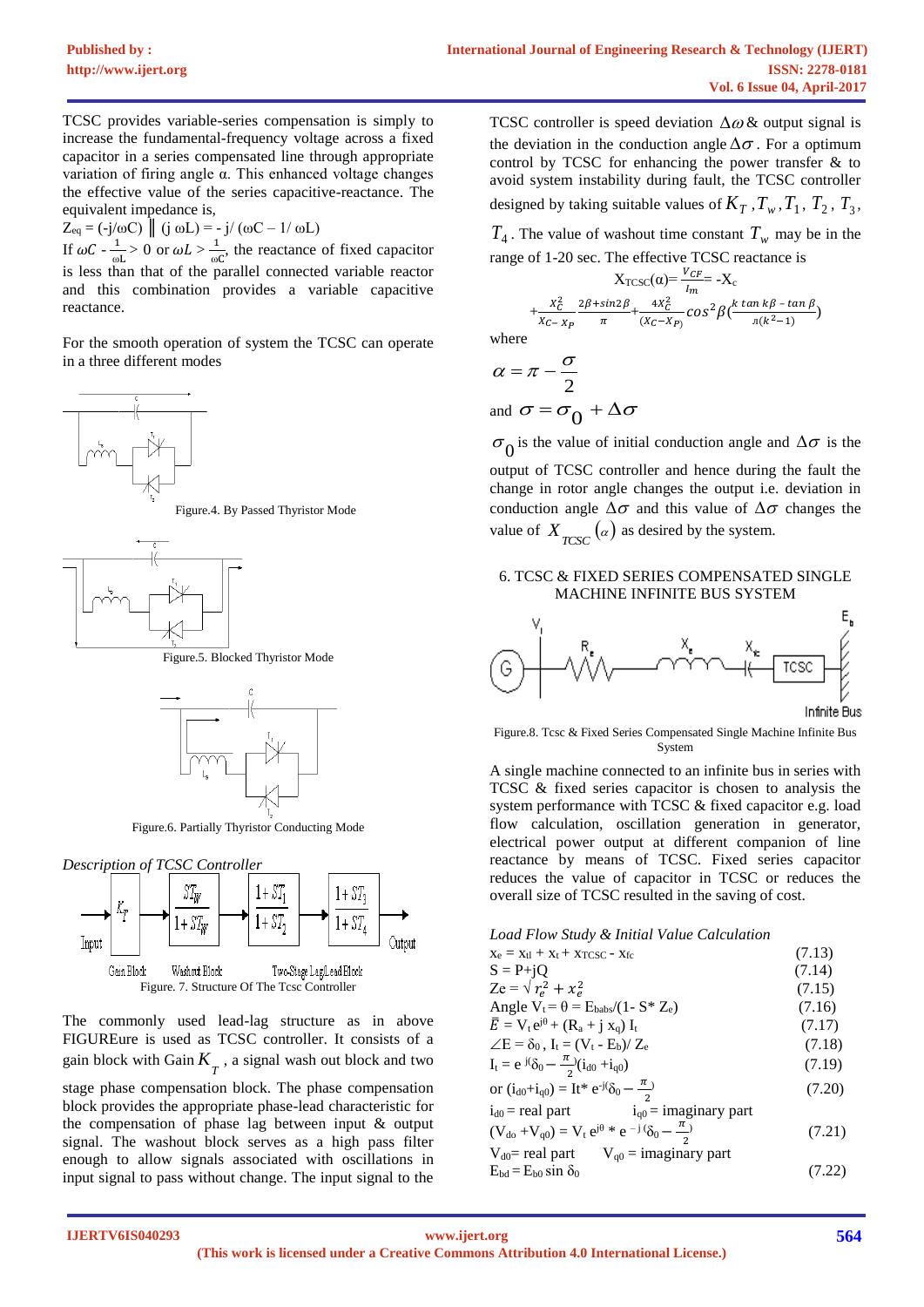| $E_{ba} = E_{ba} \cos \delta_0$                                       | (7.23) |
|-----------------------------------------------------------------------|--------|
| $E_{b0} = \sqrt{(E_{b0} \sin \delta_0)^2 + (E_{b0} \cos \delta_0)^2}$ | (7.24) |

## 7. SIMULATION STUDIES AND RESULTS

Load flow study has been carried out without compensation and with compensation that is with TCSC alone and then with TCSC & fixed capacitor at 90%, 100%, 110% & 120% loading of system to obtain the initial conditions of the system. Load flow results at different loadings along with Eigen value analysis have been presented. Eigen value analysis has been carried out to ensure the stability of the system.

Table.1.

Load flow results of SMIB system at 90%, 110% loading without any compensation.

### At 90 % loading

| $V_{i}\angle\theta$         | $I_{\rm t} \angle \theta$ |              | $\delta$ 0 |                  |
|-----------------------------|---------------------------|--------------|------------|------------------|
| 1∠30.09                     | 0.67 / 20.23              |              | 50.37      |                  |
| Eigen Value                 |                           | Damping      |            | Freq. $(rad./s)$ |
| $-1.28e+001 \pm 2.28e+001i$ |                           | 4.88e-001    |            | $2.62e+001$      |
| $1.05e-001 \pm 6.08e+000i$  |                           | $-1.74e-002$ |            | $6.08e + 000$    |

At 110 % loading





Table 2. Eigen value analysis of SMIB system with TCSC at 90 % loading

| Eigen Value           | Damping      | Freq. $(\text{rad./s})$ |
|-----------------------|--------------|-------------------------|
| $-1.28e+001$<br>$\pm$ | 3.70e-001    | $3.45e+001$             |
| $3.20+001i$           | $-1.11e-002$ | $6.96e+000$             |
| 7.73e-002 $\pm$       |              |                         |
| $6.96e+000i$          |              |                         |

| $\angle$ A | ∕Α                  | $\mathbf{0}$ 0 |
|------------|---------------------|----------------|
| 72315      | $0.75 \angle 18.37$ | 46.43          |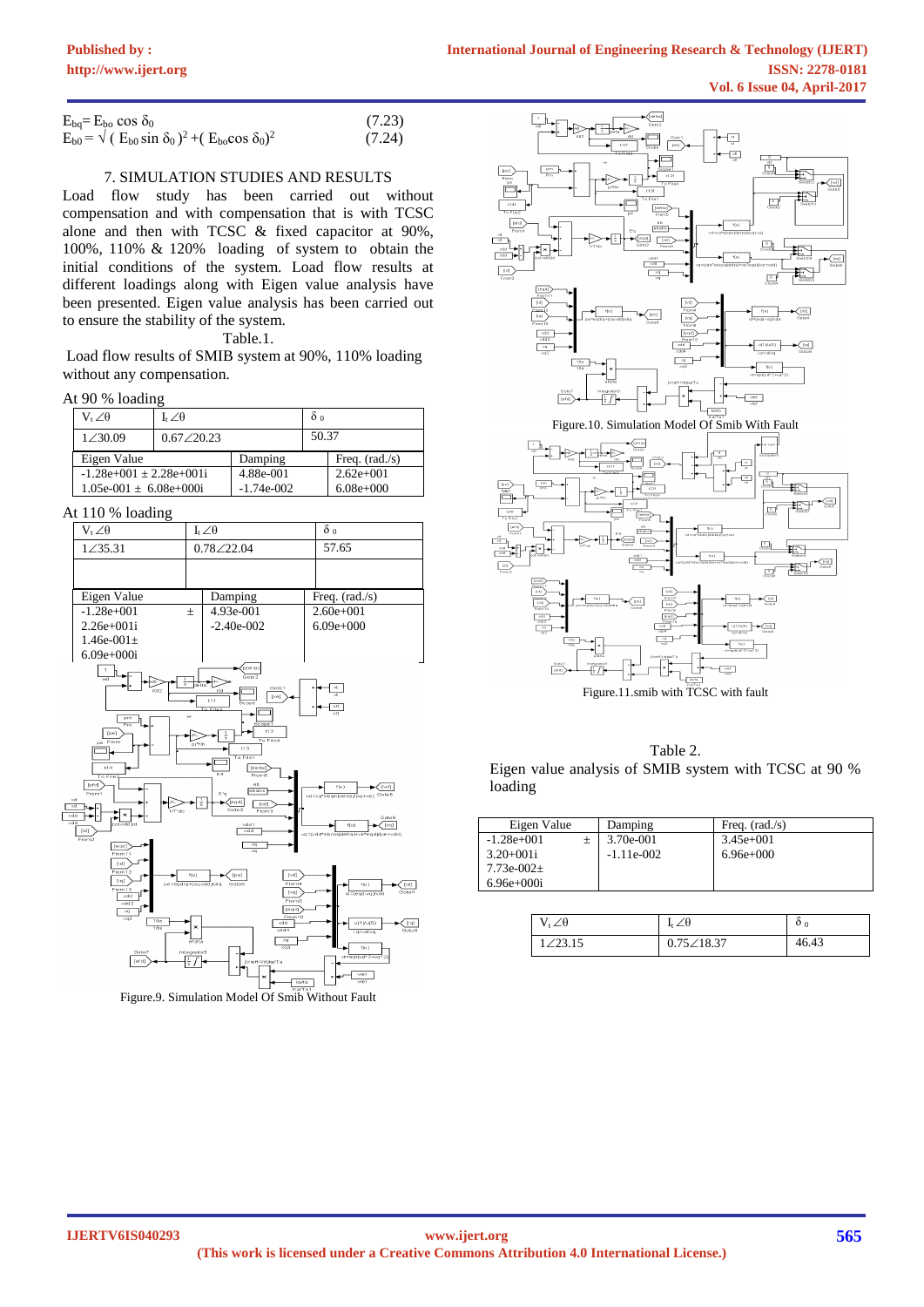

Figure.12. Simulink Model Of Smib With Tcsc & Fc With Fault

Table.3. Eigen value analysis of SMIB system with TCSC and FC at 90% loading

| J. /A     | ╱Ѳ<br>$\mathbf{I}$ + $\mathbf{A}$ | U(    |  |
|-----------|-----------------------------------|-------|--|
| 1 / 21 31 | $0.77 \angle 18.04$               | 45.40 |  |

| Eigen Value                  | Damping       | Freq. $(\text{rad./s})$ |
|------------------------------|---------------|-------------------------|
| $-1.29e+001$                 | 5.35-001      | $2.40 + 001$            |
| $2.03 + 0.01i$               | $-2.30 - 002$ | $7.15e+000$             |
| $1.64 - 001 \pm 7.15$ e+000i |               |                         |

| Table .4.                                     |                     |                        |                     |  |
|-----------------------------------------------|---------------------|------------------------|---------------------|--|
| Cumulative Comparison of results 90 % Loading |                     |                        |                     |  |
| <b>Items</b>                                  | SMIB without any    | <b>SMIB</b><br>with    | <b>SMIB</b><br>with |  |
|                                               | compensation        | <b>TCSC</b>            | TCSC & FC           |  |
| $V_{t} \angle \theta$                         | $1 \angle 30.09$    | $1 \angle 23.15$       | 1/21.31             |  |
| $I_t \angle \theta$                           | $0.67 \angle 20.23$ | $0.75\angle 18.37$     | $0.77 \angle 18.04$ |  |
| $\delta_0$                                    | 50.37               | 46.43                  | 45.40               |  |
|                                               | $-1.28e+001$<br>$+$ | $-1.28e+001$<br>$^{+}$ | $-1.29e+001$<br>$+$ |  |
| Eigen value                                   | $2.28e+001i$        | $3.20e+001i$           | $2.03e+001i$        |  |
|                                               | 1.05e-001<br>$+$    | $7.73e-002+$           | $1.64e-001+$        |  |
|                                               | $6.08e+0.00i$       | $6.96e+000i$           | $7.15e+000i$        |  |
| Damping                                       | 4.88e-001           | 3.70e-001              | 5.35e-001           |  |
|                                               | $-1.74e-002$        | $-1.11e-002$           | $-2.30e-002$        |  |
| Freq. $(\text{rad/s})$                        | $2.62e+001$         | $3.45e+001$            | $2.40e+001$         |  |
|                                               | $6.08e + 000$       | $6.96e+000$            | $7.15e+000$         |  |
|                                               |                     |                        |                     |  |